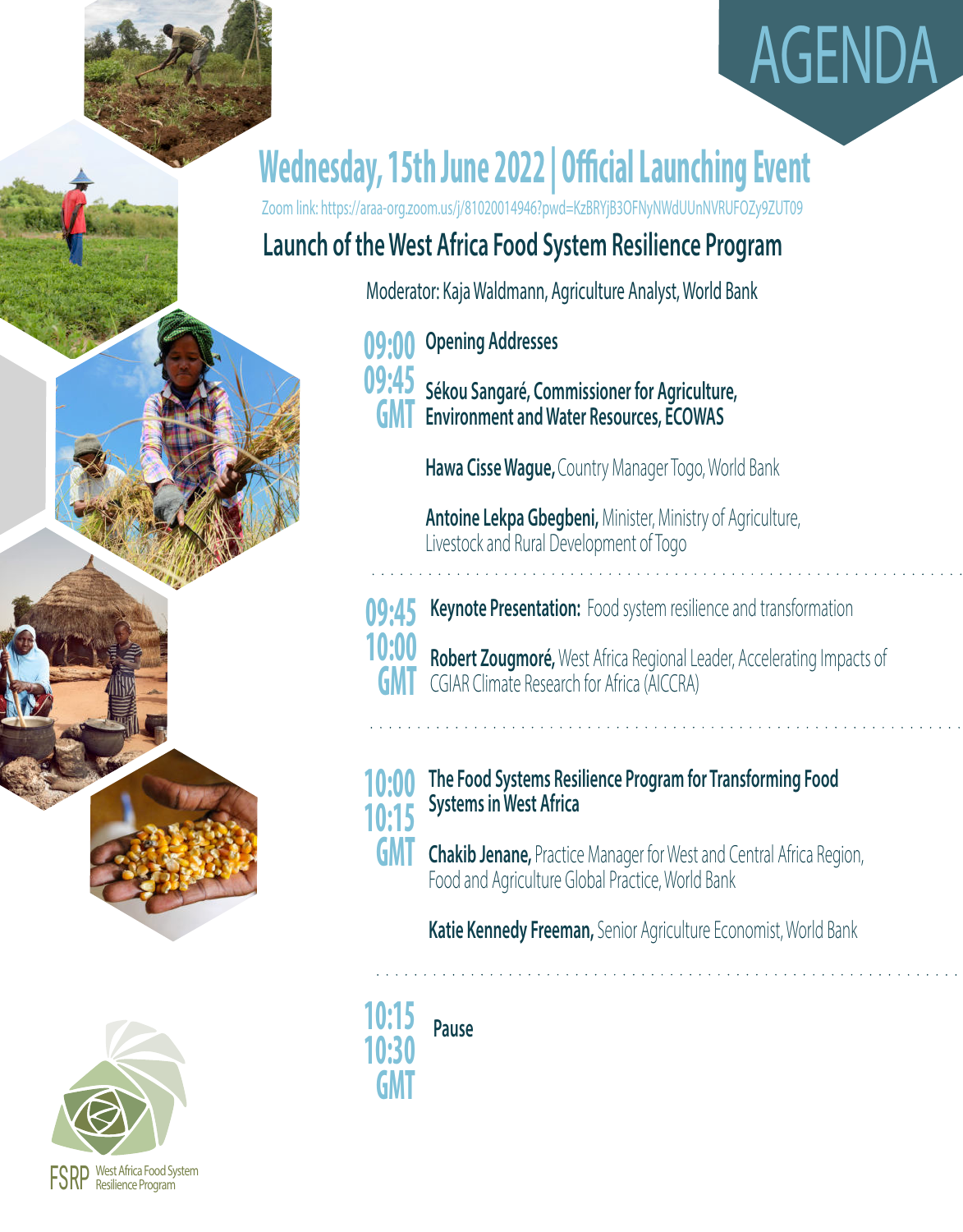



## **Panel Discussion 10:30**

**Digital Advisory Services, Adaptive Capacity Measures and Regional Food Markets:** 

**How will the FSRP increase Food System Resilience Across the West Africa?** 

#### **Live Q&A 11:00 11:30 GMT**

### **Closing Remarks**



**Simeon Ehui,** Regional Director for Sustainable Development for Africa, World Bank

**Sékou Sangaré,** , Commissioner for Agriculture, Environment and Water Resources, ECOWAS

### **12:00 12:30 GMT**

**FODD** West Africa Food System<br>**FORF** Resilience Program

**Press Conference**  Invitation Only

**Lunch break 12:30 1:30 GMT** 

**Moderator: Ana Maria Loboguerrero,**  Interim Director, AICCRA

**Panelists: Alain Sy Traore,** Director of Agriculture and Rural Development, ECOWAS

**Mahalmoudou Hamadoun,** General Director, CILSS

**Abdou Tenkouano,** Executive Director, CORAF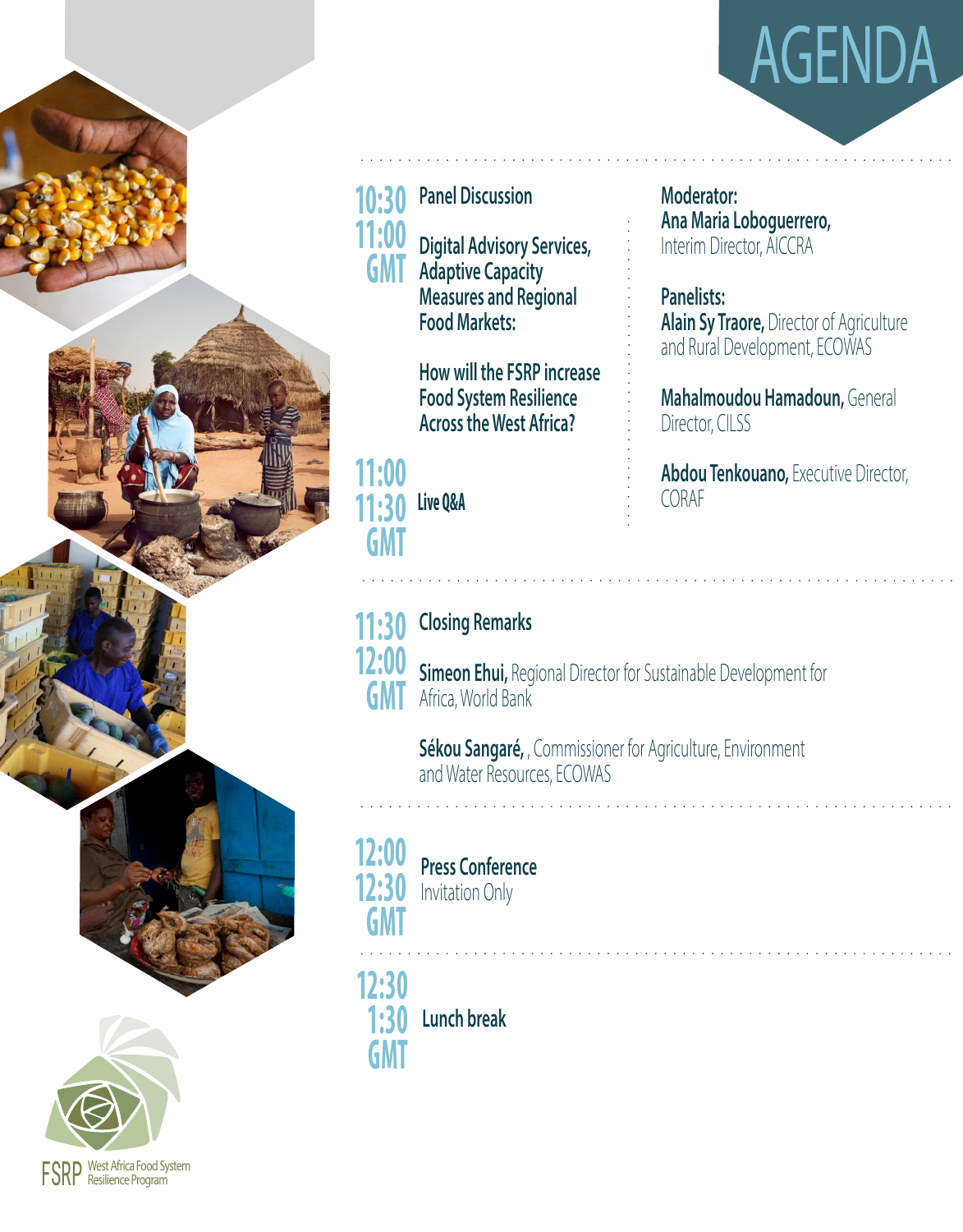

# **Lightening Learning Sessions - powered by the West Africa Food System Resilience Facility (FSRF)**



#### **Lightening Learning Session 1: Boosting Regional Food Trade to Enhance Food System Resilience**

**Abstract:** To promote intraregional food trade and market integration, ECOWAS is currently developing an agriculture trade and market scorecard in collaboration with Akademyia2063 and with support from FSRF. Bringing together regional stakeholders from governments, regional organizations, technical partners and civil society, the event will provide an overview of the status, trends and importance of regional food trade against the backdrop of the ongoing war in Ukraine before discussing the role and potential of the ECOWAS Trade and Market Scorecard as a monitoring and advocacy tool to support a better implementation of regional trade policies.

#### **01:30 02:10 pm GMT**

**02:10 03:00**

> **pm GMT**

#### **Enhancing Food System Resilience Through Trade and Market Integration**

**Presentation**  Intra-Regional Trade of Agricultural and Food Commodities: Status and Progress

#### **Comments by discussants**

**Facilitated Q&A**

#### **Boosting Regional Trade Through Mutual Accountability**

#### **Presentations** EATM-Scorecard project

Review of past and ongoing experiences related to accountability mechanisms

The West African perspective on the CAADP Biennial Review **Facilitated Q&A Closing remarks**

**Moderator: Ernest Ruzindaza,** Senior Agriculture Economist, World Bank

**Speaker: Christopher Mensah-Yawson**, Program Officer Trade & Development, ECOWAS

**Discussants: Brahima Cissé,** Trade expert, CILSS **Ismael Fofana,** Director, Capacity and Deployment, AKADEMYIA2063

**Moderator: Abdou Tenkouano**, Executive Director, CORAF

#### **Speakers:**

**Alain Sy Traoré,** Director of Agriculture and Rural Development, ECOWAS **Aicha Lucie Sanou,** Food Security Analyst, World Bank **Mbaye Yade,** Director for Western and Central Africa, AKADEMYIA2063 **Ernest Ruzindaza,** Senior Agriculture Economist, World Bank

**03:00 03:15pm GMT Break**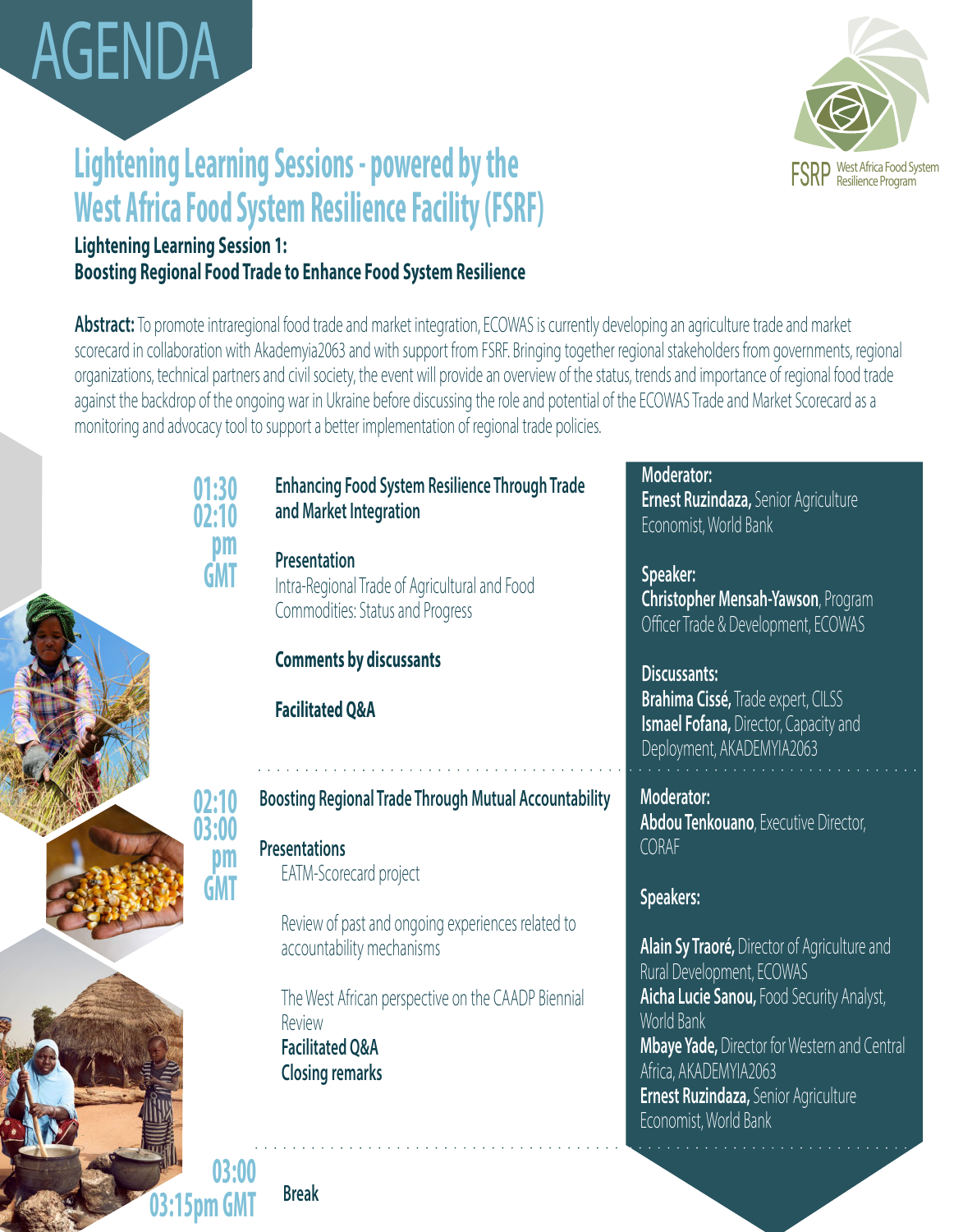

#### **Lightening Learning Session 2: Weather-proof Decisions - Critical Ingredients for Delivering Producer-centric Climate Information**



Abstract: Scaling up the use of digital climate and weather information services is a promising approach to safeguard producers' livelihoods in times of climate change. This session will present results from a FSRF study on effective mechanisms for the delivery of digital climate information and agriculture advisory services, which provide evidence-based decision support to farmers. Panellists will discuss ways through which FSRP can encourage the development and dissemination of innovative climate information services that are co-produced with the private sector.

|  | 03:15<br>03:20<br>DIT<br><b>GMT</b>       | <b>Opening remarks</b>         | Moderator:                                                                                                                  |  |
|--|-------------------------------------------|--------------------------------|-----------------------------------------------------------------------------------------------------------------------------|--|
|  | 03:20<br>03:40<br>pm<br><b>GMT</b>        | Presentation of study results  | Cécile Lorillou, Disaster Risk Management<br>Specialist, World Bank                                                         |  |
|  | 03:40<br>03:55<br><u>Dm</u><br><b>GMT</b> | <b>Comments by discussants</b> | Speaker:<br>Eline Vanuytrecht, Agro-climatological<br>Expert, VITO                                                          |  |
|  | 03:55<br>04:25<br>DM<br><b>GMT</b>        | <b>Facilitated Q&amp;A</b>     | Discussants:<br>Abdou Ali, Head of Information and<br>Research, CILSS AGRYHMET<br>Patrick Delmas, Technical Assistant, RECA |  |
|  | 04:25<br>04:30<br><b>GMT</b>              | Closing                        |                                                                                                                             |  |
|  | 04:30<br>04:45<br><b>GM</b>               | <b>Break</b>                   |                                                                                                                             |  |